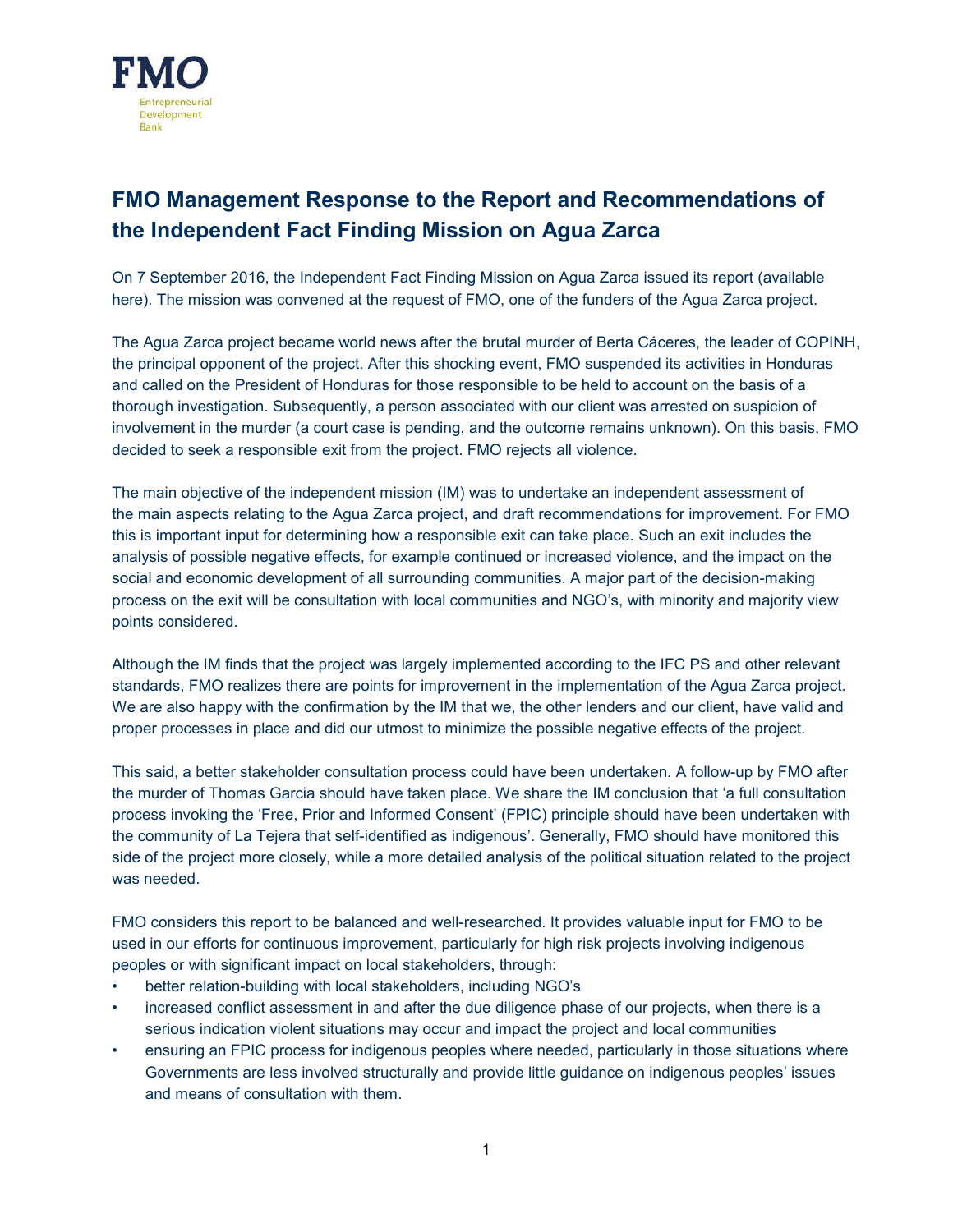

• We will add to the contract of relevant projects a crisis prevention and management plan with regard to complex situations

Below we react in more detail to some of the most important findings of the Independent Mission.

#### **Community tensions**

IM conclusion: There is a gap in perceptions between those opposing and those in favour of the project. The first group includes mainly residents of the community of La Tejera represented by the NGO COPINH. All the other communities engaged with, including those situated nearest to the project components, continue to express support for the hydroelectric development.

FMO reaction: FMO acknowledges this gap. All sides of the conflict must be included in the conversation about a responsible exit.

### **Project Design**

IM conclusion: The report provides clarification to readers about the two separate designs of the Agua Zarca project. All project and construction activities are now at a distance from the community of La Tejera and have minimal physical impact on that community. The existing project is not a dam; the river continues to run freely and at levels consistent with historical levels for the time of year visited; and public access by all communities to the river for communal use (agriculture, bathing, fishing etc.) has not been impacted or restricted. The significant change in project design in response to local opposition is considered good practice by the IM, but the client and the lenders should have communicated better about this, particularly with the community of La Tejera.

FMO reaction: FMO will actively search for and use local stakeholder feedback in (modified) project design in similar cases.

#### **DESA and stakeholder engagement**

IM conclusion: FMO helped DESA to improve its stakeholder engagement processes, through advice and expert monitoring. Nevertheless, there continued to be shortfalls in DESA's performance in this area, which directly or indirectly led to a deterioration of the company-community relationship. FMO should have more proactive in managing the flow of funds when such shortfalls came to light.

FMO reaction: This is a lesson learned and we are considering where and how to revise new contracts in order to allow for this in a more proactive way, always within the framework of legality and contractual agreements.

#### **Legality of the project**

IM conclusion: Based on various technical reports, relevant permits, authority and licenses granted to DESA were legally granted and obtained. However, the legitimacy of the concessions granted to the project, as well as for other projects in the country, is now under question because the vice-minister of SERPA at that time is accused of granting the permits illegally.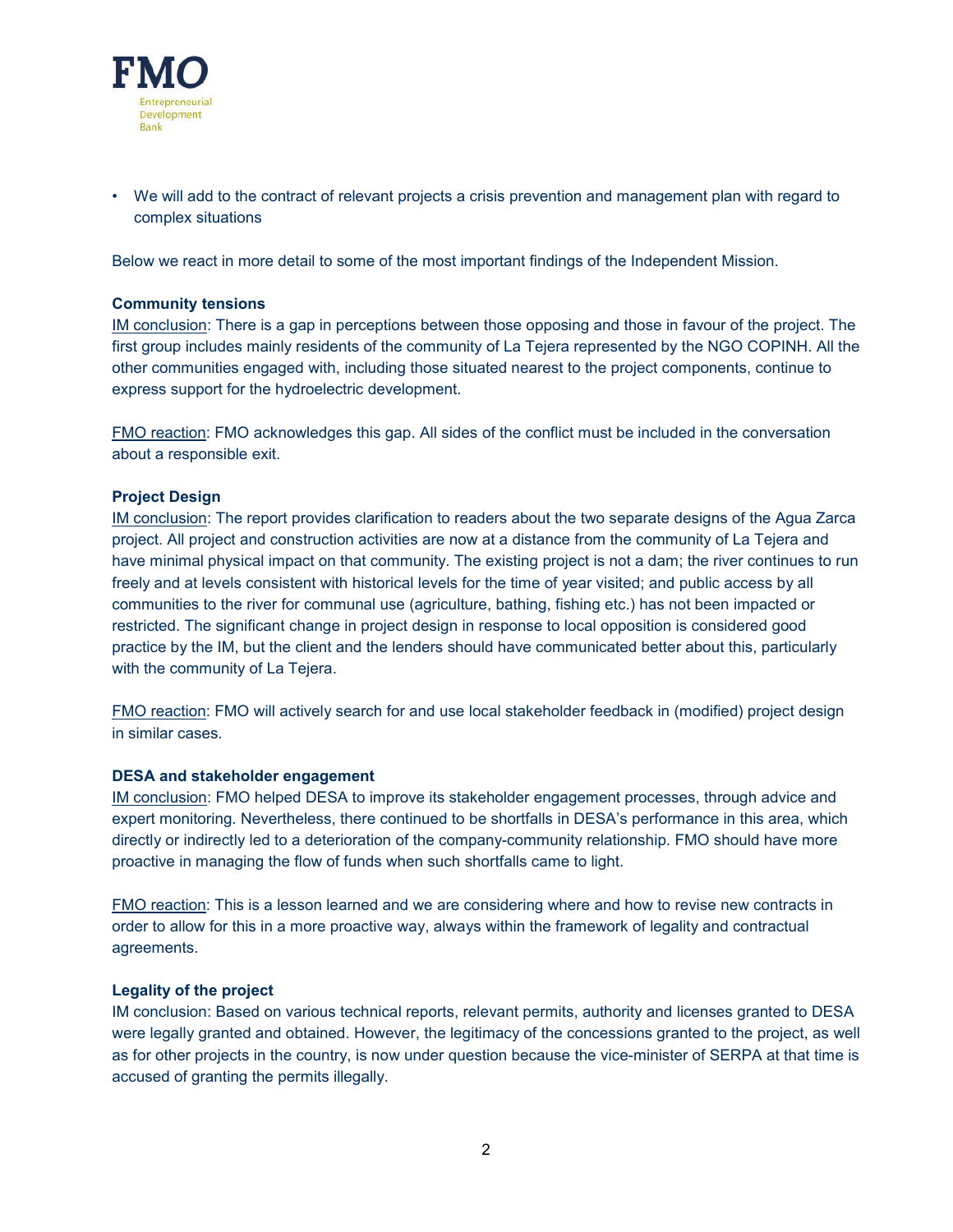

FMO reaction: To the best of our knowledge we invested in a project on a sound legal basis, and await any further court decisions in Honduras.

## **Indigenous Peoples, IFC Performance Standard 7 and FPIC**

IM conclusion: Getting Free, Prior and Informed Consent (FPIC) for projects on indigenous land is very complex. There is no agreed definition of an FPIC process, and interpretations vary. The report clarifies that FPIC consultation prior to granting concessions is a government responsibility. However, where this is not done, private actors such as FMO and DESA need to take responsibility for FPIC consultations with indigenous communities, which is even more challenging when government-specified means of communicating with indigenous communities are lacking.

The IM finds that FMO and DESA undertook a "consultation process that fulfilled many elements of FPIC", referring to the 'cabildos abiertos' process and community-based decision-making bodies (the "patronatos"). These consultations fulfilled the requirements of IFC Performance Standards 1 and 7. However, a formal process invoking the FPIC principle should have been undertaken with the village La Tejera. This should have been done prior to construction, by FMO and the developer.

IM recommendation:

- Aim to respond positively to any desire for participation in an FPIC process by a community of indigenous peoples that experiences real or perceived impacts from a project.
- Consider a more comprehensive assessment of indigenous peoples, for example, involving subject matter experts, to have greater clarity on the issue of indigenous identity, particularly in complex areas such as these.

FMO reaction: We will broaden our understanding of the impact of a project to include the perceptions by all communities, also after a project's design has been changed.

#### **Security and human rights**

IM conclusion: The IM concludes that both sets of stakeholders, those for and those against the project, have been accused of violence by the other party, and that there is evidence on both sides that violence has occurred.

Violence and unrest in the project area arise from various reasons, including land access issues that predate the project; promises on social benefits not being met on time by DESA, and tensions between local stakeholders in favour of or opposed to the project. Enforcement of law and order in the project area is poor.

IM recommendation:

- Lenders go over and above IFC PS compliance in contexts where the effectiveness of the rule of law is in question.
- FMO should critically examine the capacity of implementation of actors such as project companies, to prevent and appropriately respond to social conflicts in complex situations.

FMO reaction: We will take into account the political and social surroundings of future projects, by making more thorough assessments of instability and conflict on the projects and their stakeholders.